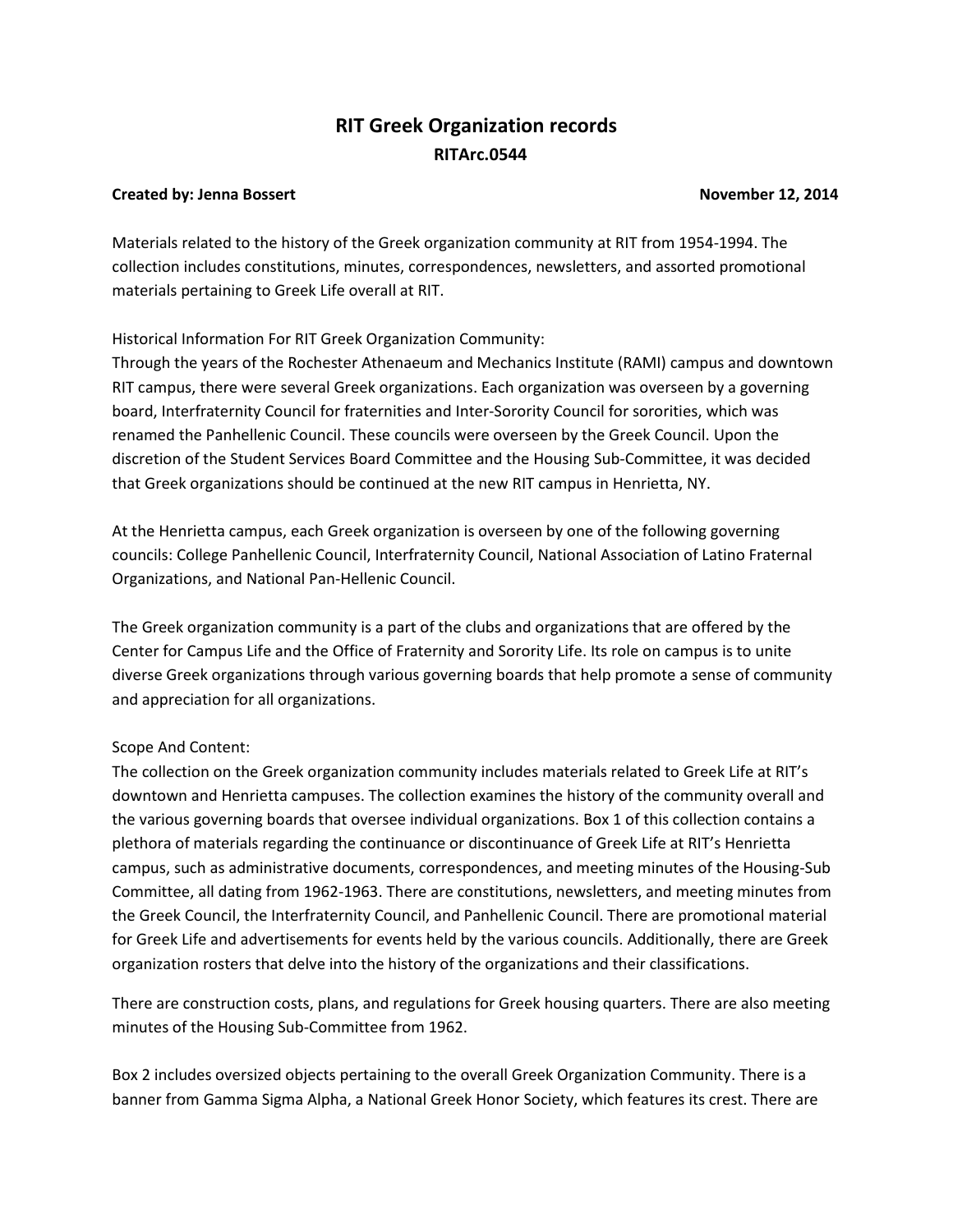two objects from the Greek Council: a scrapbook from 1983-1984 and a Fraternity and Sorority Recruitment Guide from 2006-2007.

Materials are arranged chronologically and by series

#### **Box 1- Greek Life At RIT**

- **Folder 1:** Administrative Documents [1962-1964] Regarding the continuance or discontinuance of Greek Life at RIT
- **Folder 2:** Minutes, Memos, and Newspaper Clippings [1962] Regarding the continuance of discontinuance of Greek Life at RIT
- **Folder 3:** Greek Council [1976-83]
	- 1. Constitutions
	- 2. Meeting Minutes
	- 3. Advertisements
	- 4. Calendar
	- 5. Publications
- **Folder 4:** Greek Events And Advertisements [1964-1987]
- **Folder 5:** Greek Scholarship [1961-1968]
- **Folder 6:** Interfraternity Council (IFC) [1962-1968]
	- 1. Constitution
	- 2. Minutes
	- 3. Correspondence
	- 4 Recreational Activities
- **Folder 7:** Panhellenic Council [1959-1966]
- **Folder 8:** Greek Organization Rosters [n.d. 1994]
- **Folder 9:** Honorary Fraternities [1959-1963]
- **Folder 10:** Fraternity Housing [1954-1969]